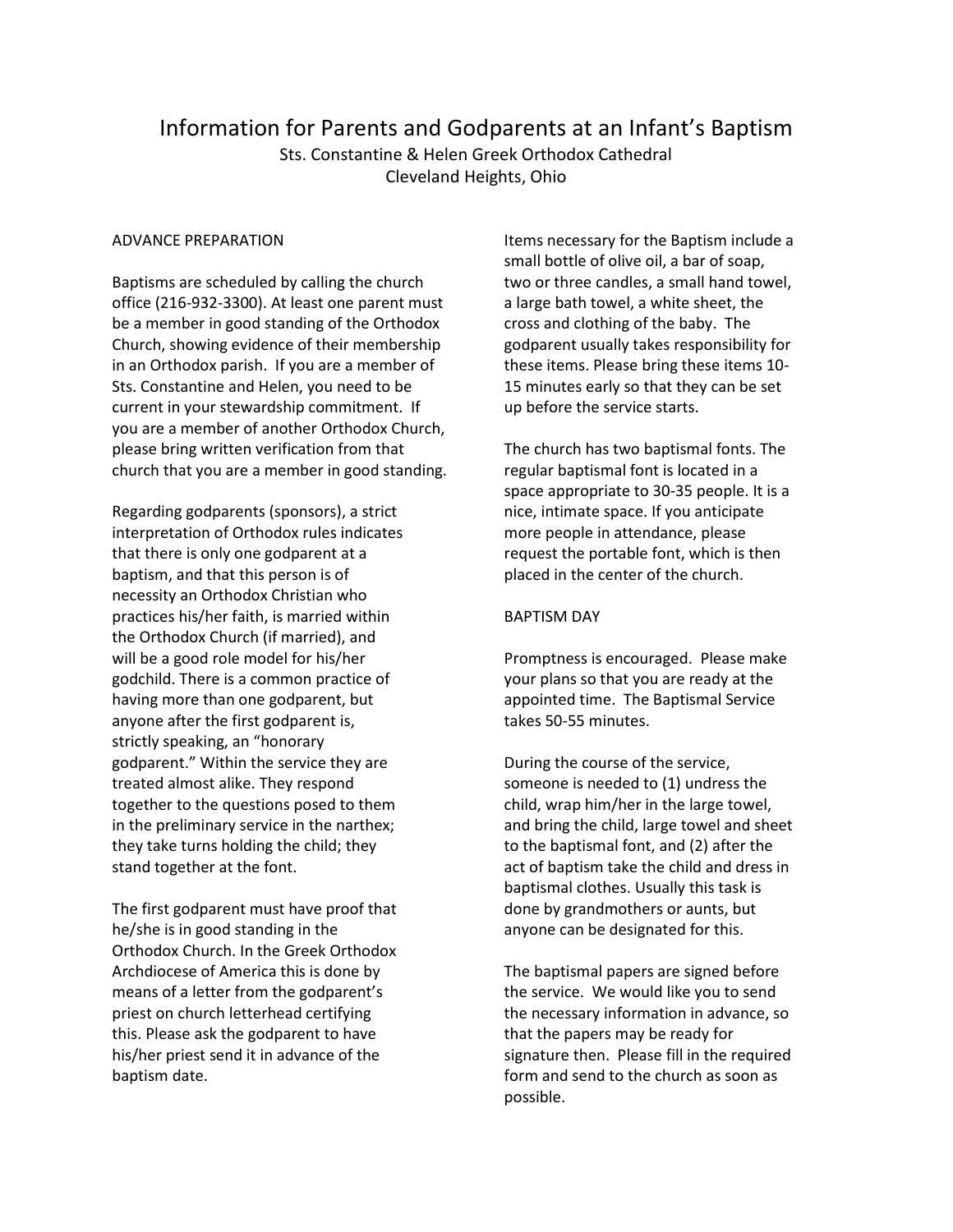The candles brought to the ceremony are lit after the immersion and while the child is being dressed. In theory the godparent holds both the newly baptized child and the largest candle, but in practice this candle is usually held by someone else. Often children such as older siblings or cousins hold candles, and there is no limit to how many children with candles may participate, but please bear in mind their ages and number. A group of 3-year-olds holding lit candles may seem cute, but it is not necessarily a good idea.

#### AFTERWARDS

Several blessed oils are used in the service and may come in contact with the child's clothing. The parents are asked to wash these clothes within a few days of the service in some pan or vessel and pour the wash and rinse water outside in

a place where people do not walk, such as in the shrubs or in a potted plant. This is considered the respectful way to dispose of blessed oils, rather than letting them go into the sewer system.

It is customary for the godparents to accompany their new godchild to Liturgy on the next three consecutive Sundays. They bring the child to Holy Communion with the lit baptismal candle in their possession. After the third Sunday, most people choose to leave the lit baptismal candle at the candle stand in the church Narthex.

The baptismal certificate is presented at the day of the ceremony or mailed soon afterwards. Please store it with the child's birth certificate. It is not needed often, but it is needed for certain legal or religious purposes.

(Rev. 7/12/16)

# **WHO SHOULD SERVE AS A SPONSOR?**

Dr. Lewis J. Patsavos, Professor of Canon Law

The importance of the sponsor's role in the sacraments of baptism and matrimony cannot be overstated. The Church expects that the person who serves as sponsor be a practicing Orthodox Christian whose life corresponds to its teachings. Therefore, someone who has married outside the Orthodox Church or abandoned its teachings may not serve as sponsor.

To understand the Church's view, it is necessary to know the sponsor's role in context, particularly at the baptism. A Sponsor's presence at baptism dates to the early Church when initiation of adults into the Faith was common. It was the sponsor who guaranteed the sincere intentions and orthodox belief of the person about to be baptized. The sponsor, then, had to be a person of integrity with credible testimony and a real commitment to instructing another in the faith. With the appearance and prevalence of infant baptism, the sponsor's role has become purely functional. Now, all that is required is the mere recitation of the creed in place of the infant and the formal promise to nurture it in the Orthodox faith. Obviously, even the ceremonial role assumed by sponsors makes it absolutely